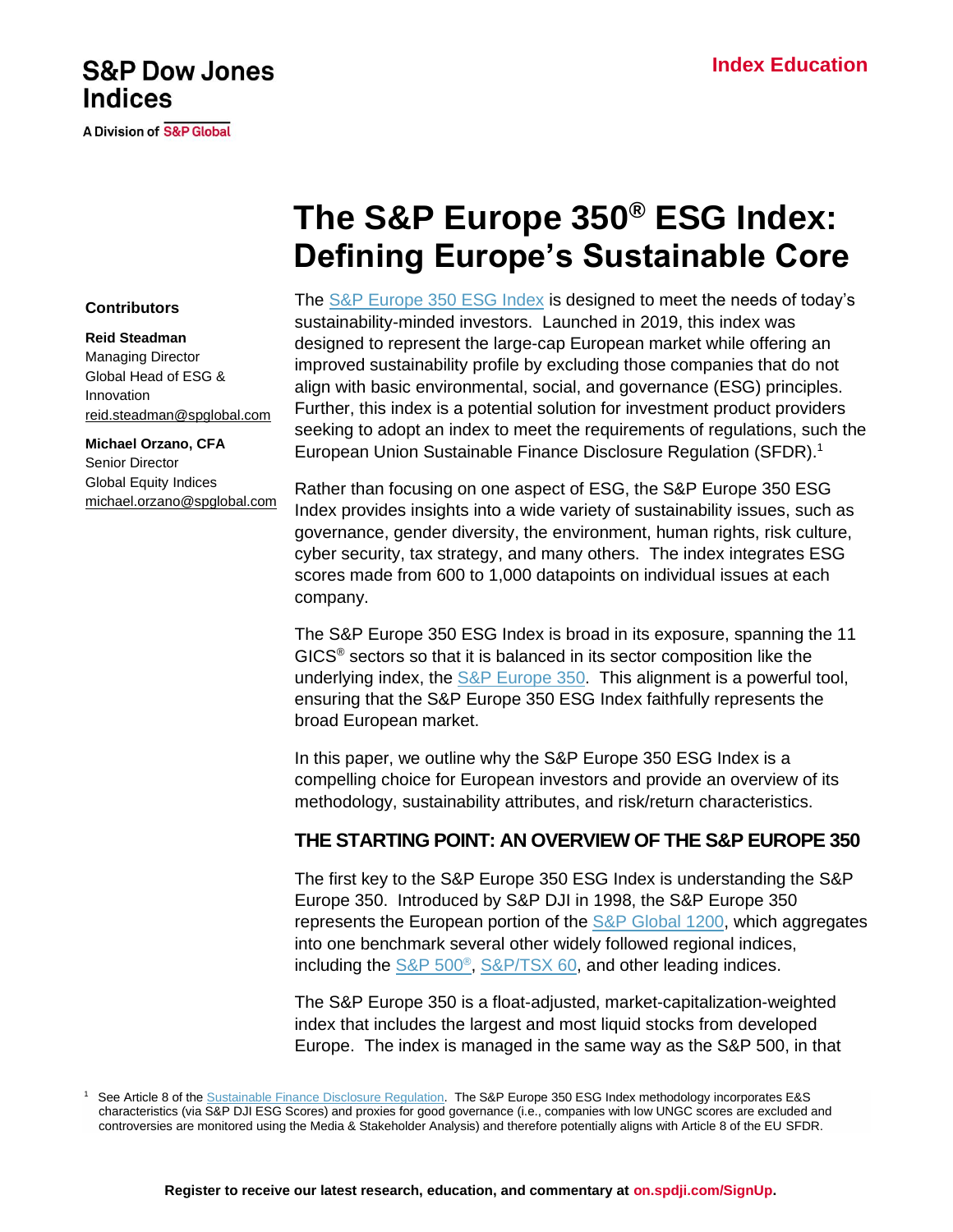*The S&P Europe 350 is a float-adjusted, marketcapitalization-weighted index that includes the largest and most liquid stocks from developed Europe.*

the 350 companies are selected by the Index Committee according to a clearly defined and transparent [set of rules.](https://www.spglobal.com/spdji/en/documents/methodologies/methodology-sp-europe-350-index-family.pdf?utm_source=pdf_education) Constituents are selected for the index based on size and liquidity, as well as on country and sector representation. Like the S&P 500, the S&P Europe 350 does not simply include the largest 350 stocks in the region. Rather, the index includes leading companies from each of the 11 GICS sectors across the 16 markets in the region.

The primary objective of the S&P Europe 350 is to reflect the composition of the regional European equity market, while being efficient to replicate. To achieve this goal, the index covers a high percentage of the market, while including a limited number of constituents. The index also has investment characteristics, such as country and sector composition, that closely resemble those of the broader equity market (see Appendix).

Exhibit 1 provides a brief methodology overview with comparisons to MSCI Europe, STOXX Europe 600, and Euro STOXX 50, three widely used European equity indices.

| Exhibit 1: Rules-Based Methodology Comparison of the S&P Europe 350 to Peer Indices |                                                                                                          |                                                                  |                                                                                        |                                                                                                           |  |
|-------------------------------------------------------------------------------------|----------------------------------------------------------------------------------------------------------|------------------------------------------------------------------|----------------------------------------------------------------------------------------|-----------------------------------------------------------------------------------------------------------|--|
| <b>CATEGORY</b>                                                                     | <b>S&amp;P EUROPE</b><br>350                                                                             | <b>MSCI EUROPE</b>                                               | <b>STOXX</b><br>EUROPE 600                                                             | <b>EURO STOXX</b><br>50                                                                                   |  |
| Geographic<br>Coverage                                                              | Developed<br>Europe (16<br>Countries)                                                                    | Developed<br>Europe (15<br>Countries<br>excluding<br>Luxembourg) | Developed<br>Europe (17<br>Countries<br>including Poland)                              | Eurozone                                                                                                  |  |
| Number of<br>Components                                                             | $363*$                                                                                                   | 454                                                              | 600                                                                                    | 50                                                                                                        |  |
| <b>Index Selection</b><br>Criteria                                                  | Committee<br>determined<br>based on size<br>and liquidity and<br>country and<br>sector<br>representation | Large- and mid-<br>cap companies<br>from developed<br>Europe     | The largest 600<br>stocks in<br>universe, subject<br>to minimum<br>liquidity threshold | Largest 50<br>companies<br>across 20 ICB<br>Supersectors,<br>subject to<br>minimum liquidity<br>threshold |  |
| Sector<br>Classification<br>System                                                  | <b>GICS</b>                                                                                              | GICS                                                             | <b>ICB</b>                                                                             | <b>ICB</b>                                                                                                |  |
| Weighting                                                                           | Float market cap                                                                                         | Float market cap                                                 | Float market cap                                                                       | Float market cap<br>with a $10%$<br>maximum single<br>stock cap                                           |  |
| Rebalancing<br>Frequency                                                            | Quarterly review<br>with additions<br>typically only<br>made when<br>vacancies occur                     | Semiannual<br>reviews                                            | Quarterly review                                                                       | Annual review<br>with quarterly<br>weighting<br>adjustments                                               |  |

Source: S&P Dow Jones Indices LLC, MSCI, Qontigo. Data as of June 21, 2021. \* Includes 350 companies but 363 securities due to the inclusion of multiple share classes. Table is provided for illustrative purposes.

The most important distinction among these indices is that the Euro STOXX 50 is focused exclusively on the eurozone, while the others include all developed European markets. This results in large differences in country composition, since non-eurozone countries such as the U.K., Switzerland, and Sweden account for about one-half of the regional equity market.

#### **INDEX EDUCATION | ESG** 2

For use with institutions only, not for use with retail investors.

*Constituents are selected for the index based on size and liquidity, as well as on country and sector representation.*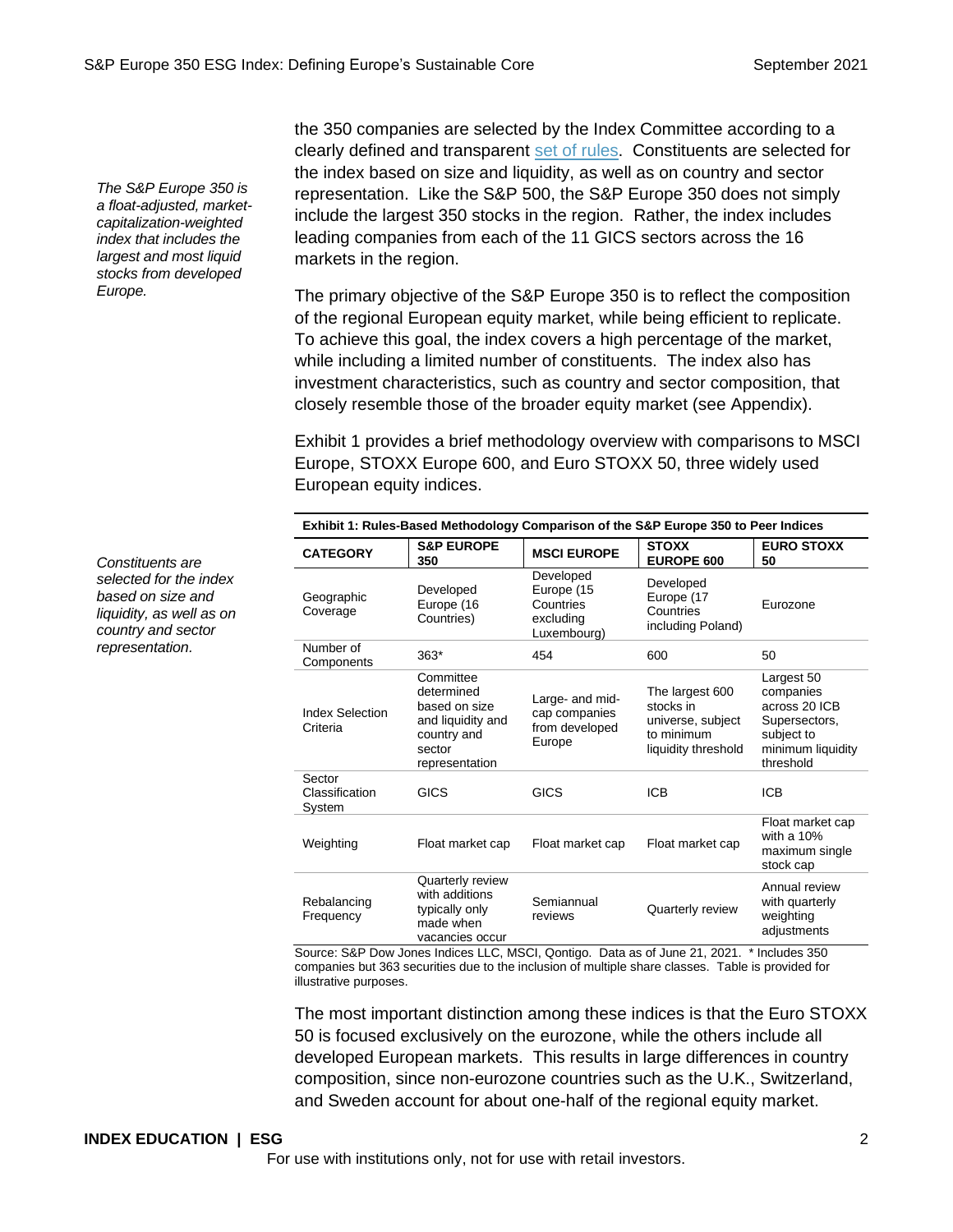The comprehensiveness of the indices is also an important factor. The Euro STOXX 50 is a narrow index, including just 50 mega-cap stocks, while the STOXX Europe 600 is a broad index, including large-, mid-, and smallcap stocks. MSCI Europe and the S&P Europe 350 lie in the middle, with the latter designed to reflect the investment characteristics of broad market European equity benchmarks such as the STOXX Europe 600, while being more efficient to replicate.

*The primary objective of the S&P Europe 350 is to reflect the composition of the European equity market, while being efficient to replicate.*

| To achieve this goal, the |
|---------------------------|
| index covers a high       |
| percentage of the         |
| market, while including   |
| a limited number of       |
| constituents.             |

| Exhibit 2: European Equity Benchmark Risk/Return Comparison |               |                          |                                                                                                                                                                 |                            |                                    |
|-------------------------------------------------------------|---------------|--------------------------|-----------------------------------------------------------------------------------------------------------------------------------------------------------------|----------------------------|------------------------------------|
| <b>CATEGORY</b>                                             | <b>PERIOD</b> | S&P<br><b>EUROPE 350</b> | <b>MSCI</b><br><b>EUROPE</b>                                                                                                                                    | <b>STOXX</b><br>EUROPE 600 | <b>EURO</b><br>STOXX <sub>50</sub> |
|                                                             | 1-Year        | 28.73                    | 28.62                                                                                                                                                           | 29.06                      | 29.00                              |
|                                                             | 3-Year        | 8.91                     | 8.71                                                                                                                                                            | 9.21                       | 9.32                               |
| Return                                                      | 5-Year        | 9.64                     | 9.54                                                                                                                                                            | 9.91                       | 10.66                              |
|                                                             | 10-Year       | 8.50                     | 8.36                                                                                                                                                            | 8.73                       | 7.41                               |
|                                                             | 1-Year        | 16.60                    | 16.33                                                                                                                                                           | 16.20                      | 21.78                              |
|                                                             | 3-Year        | 16.95                    | 16.92                                                                                                                                                           | 17.02                      | 20.06                              |
| <b>Risk</b>                                                 | 5-Year        | 14.06                    | 14.03<br>13.70<br>13.63<br>1.73<br>1.75<br>0.53<br>0.51<br>0.69<br>0.68<br>0.62<br>0.61<br>0.35<br>0.37<br>0.32<br>0.34<br>0.9999<br>0.9998<br>0.9997<br>0.9997 | 14.10                      | 16.95                              |
|                                                             | 10-Year       |                          |                                                                                                                                                                 | 13.69                      | 16.83                              |
|                                                             | 1-Year        |                          |                                                                                                                                                                 | 1.79                       | 1.33                               |
|                                                             | 3-Year        |                          |                                                                                                                                                                 | 0.54                       | 0.46                               |
| <b>RAR</b>                                                  | 5-Year        |                          |                                                                                                                                                                 | 0.70                       | 0.63                               |
|                                                             | 10-Year       |                          |                                                                                                                                                                 | 0.64                       | 0.44                               |
|                                                             | 1-Year        |                          |                                                                                                                                                                 | 0.83                       | 5.61                               |
|                                                             | 3-Year        |                          |                                                                                                                                                                 | 0.78                       | 4.54                               |
| <b>Tracking Error</b>                                       | 5-Year        |                          |                                                                                                                                                                 | 0.67                       | 4.50                               |
|                                                             | 10-Year       |                          |                                                                                                                                                                 | 0.70                       | 4.98                               |
|                                                             | 1-Year        |                          |                                                                                                                                                                 | 0.9990                     | 0.9936                             |
|                                                             | 3-Year        |                          | 0.9989                                                                                                                                                          | 0.9839                     |                                    |
| Correlation                                                 | 5-Year        |                          |                                                                                                                                                                 | 0.9989                     | 0.9751                             |
|                                                             | 10-Year       |                          |                                                                                                                                                                 | 0.9987                     | 0.9675                             |

Source: S&P Dow Jones Indices LLC. Data as of June 21, 2021. Past performance is no guarantee of future results. Table is provided for illustrative purposes.

The S&P Europe 350, MSCI Europe, and the STOXX Europe 600 have similar total returns and volatility over both the short and long term (see Exhibit 2). Likewise, the correlation among the three indices was effectively 1.0 while the tracking error was below 1%. This is not surprising given the high level of overlap in the indices' compositions.

The Euro STOXX 50 performed like the other three indices over the past few years. However, it significantly lagged over the past 10 years. It also experienced higher volatility, which is unsurprising considering its less diversified composition.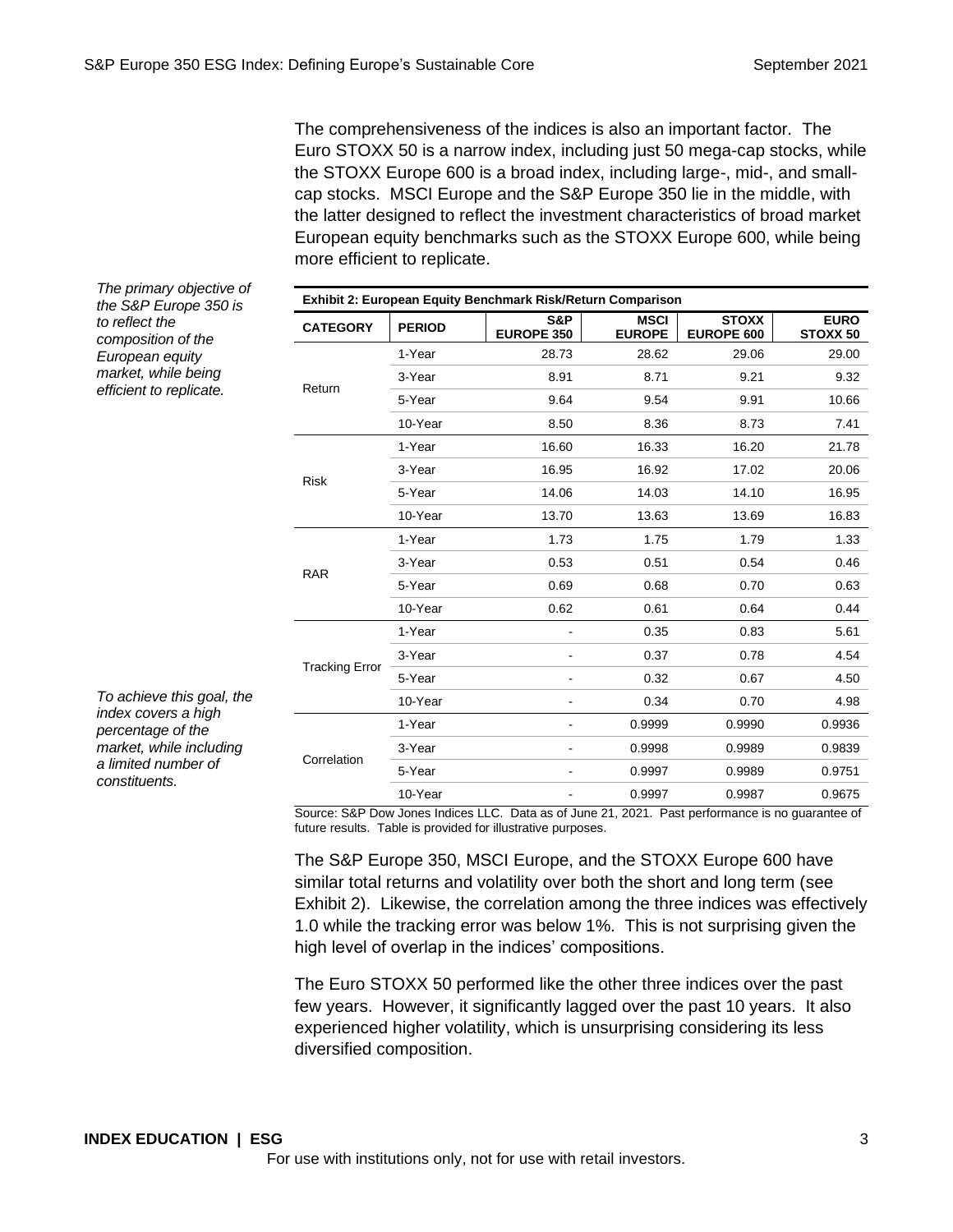# **S&P DJI ESG SCORES: BUILDING BLOCKS FOR THE S&P EUROPE 350 ESG INDEX**

The second key to understanding the S&P Europe 350 ESG Index is the data that determines its composition, in particular the S&P DJI ESG Scores.

The S&P DJI ESG Scores are based on data gathered over two decades by S&P Global Sustainable1,<sup>2</sup> which publishes ESG scores based on data collected through the S&P Global Corporate Sustainability Assessment (CSA). The CSA has become a leading standard in its own right as the definitive guidebook and grading system for corporations, quantifying their progress on sustainability topics and their ESG performance in relation to their peers.

The granular, industry-specific data S&P Global Sustainable1 gathers through the CSA directly from companies and from publicly available sources differentiates the S&P DJI ESG Scores from other ESG scores that rely only on data from public sources. Because S&P Global Sustainable1 directly interacts with companies, it is able to collect 600-1,000 data points per company. These data points are then transformed into four levels of scores, highlighted in Exhibit 3.

#### **Exhibit 3: S&P DJI ESG Scores**



Source: S&P Dow Jones Indices LLC. Chart is provided for illustrative purposes.

The scoring approach employed to derive the S&P DJI ESG Scores is rooted in the principle of financial materiality: that companies should be assessed according to the sustainability issues that are most likely to arise and to have the greatest impact on companies in their industry.

In the course of its long history and through investment experience using the granular data it collected, S&P Global Sustainable1 was able to identify

<sup>2</sup> S&P Global acquired SAM in 2020. SAM was originally part of RobecoSAM, an active investment manager, and gathered ESG data to inform RobecoSAM's portfolio managers' investment decisions.

#### **INDEX EDUCATION | ESG** 4

For use with institutions only, not for use with retail investors.

*The S&P DJI ESG Scores are based on data gathered over two decades by S&P Global Sustainable1 through the S&P Global CSA.*

*The data S&P Global Sustainable1 gathers directly from companies and from publicly available sources differentiates the S&P DJI ESG Scores from other ESG scores that rely only on data from public sources.*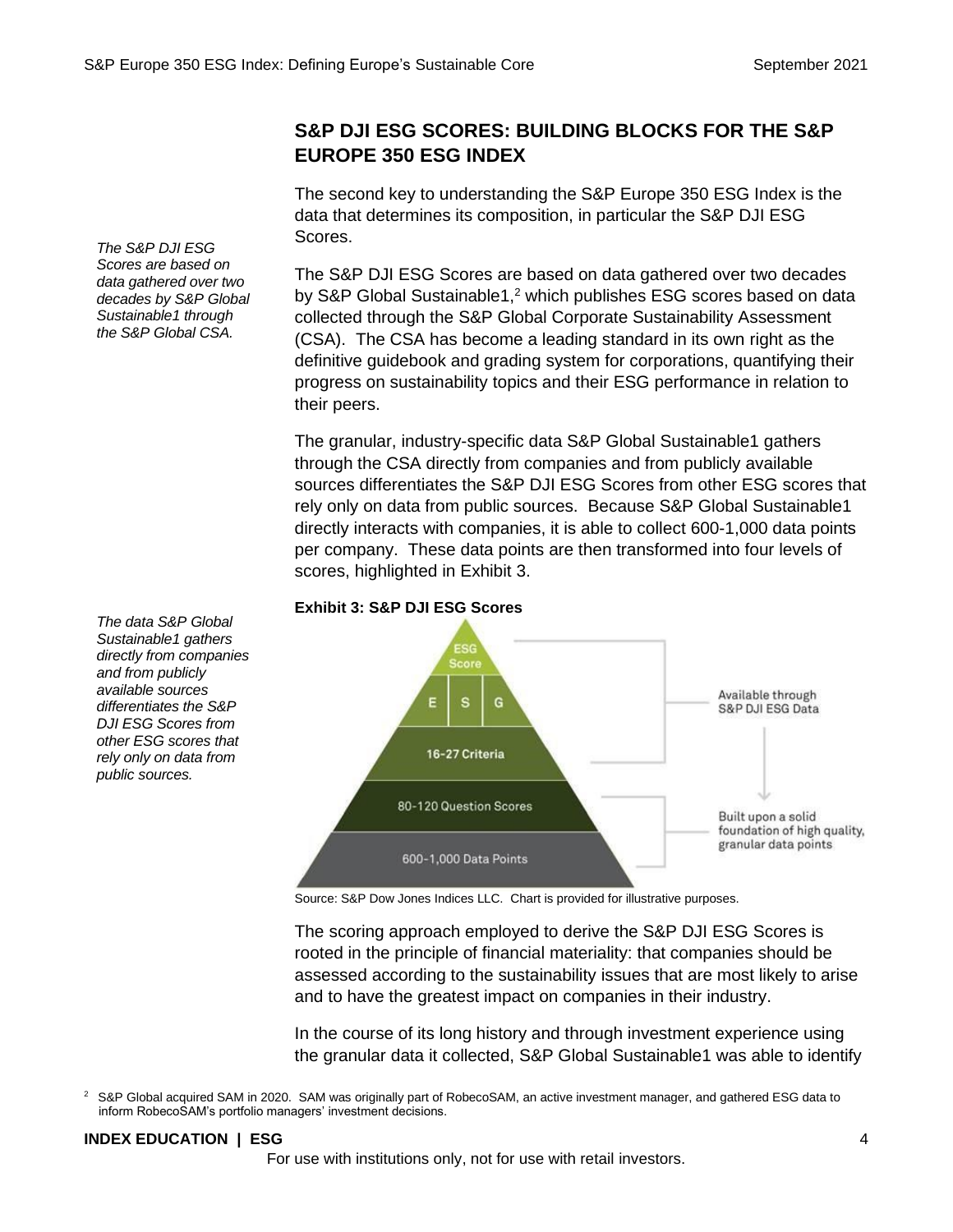*S&P Global Sustainable1 was able to identify financially material factors uniquely relevant to 61 different industries.*

*Collecting and scoring data according to these factors ensures that companies included in the S&P Europe 350 ESG Index have been measured based on the sustainability issues that are most relevant to* 

*them.*

financially material factors uniquely relevant to 61 different industries. Collecting and scoring data according to these factors ensures that companies included in the S&P Europe 350 ESG Index have been measured based on the sustainability issues that are most relevant to them. This is done by weighting issues according to their relevance, industry by industry, as determined by how likely issues are to arise and their level of impact if they do. Exhibit 4 shows how weights assigned to issues in different industries can vary greatly based on financial materiality.

# **Exhibit 4: Financially Material Issues in Select Industries**



Source: S&P Global. Chart is provided for illustrative purposes.

Once initial weights are assigned, two important refinements are made to ensure scores are suitable for use in an index. $3$  First, an adjustment is made to the weights of the scores in order to address information gaps that may exist for companies that do not participate directly in the CSA. If a company does not report on a given issue, but a standard for transparency has not been reached on this issue in its industry, the company is not penalized for this missing data by receiving a zero.<sup>4</sup> Instead, the weight of the question is redistributed to other questions.

Second, the S&P DJI ESG Scores are standardized at the industry level to ensure that the scores of companies are comparable, as certain industries can have scores that are tightly grouped or skewed relative to the scores of companies in other industries measured against different criteria. This

#### **INDEX EDUCATION | ESG** 5

For use with institutions only, not for use with retail investors.

*This is done by weighting issues according to their relevance, industry by industry, as determined by how likely issues are to arise and their level of impact if they do.*

<sup>&</sup>lt;sup>3</sup> The S&P Global ESG Scores, which are used in the Dow Jones Sustainability Indices, are similar to the S&P DJI ESG Scores but do not include an adjustment for transparency or undergo standardization.

<sup>4</sup> S&P DJI's transparency standard and other information regarding the S&P DJI ESG Scores can be found in ["Frequently Asked Questions:](https://www.spglobal.com/spdji/en/documents/additional-material/faq-spdji-esg-scores.pdf?utm_source=pdf_education)  [S&P DJI ESG Scores."](https://www.spglobal.com/spdji/en/documents/additional-material/faq-spdji-esg-scores.pdf?utm_source=pdf_education)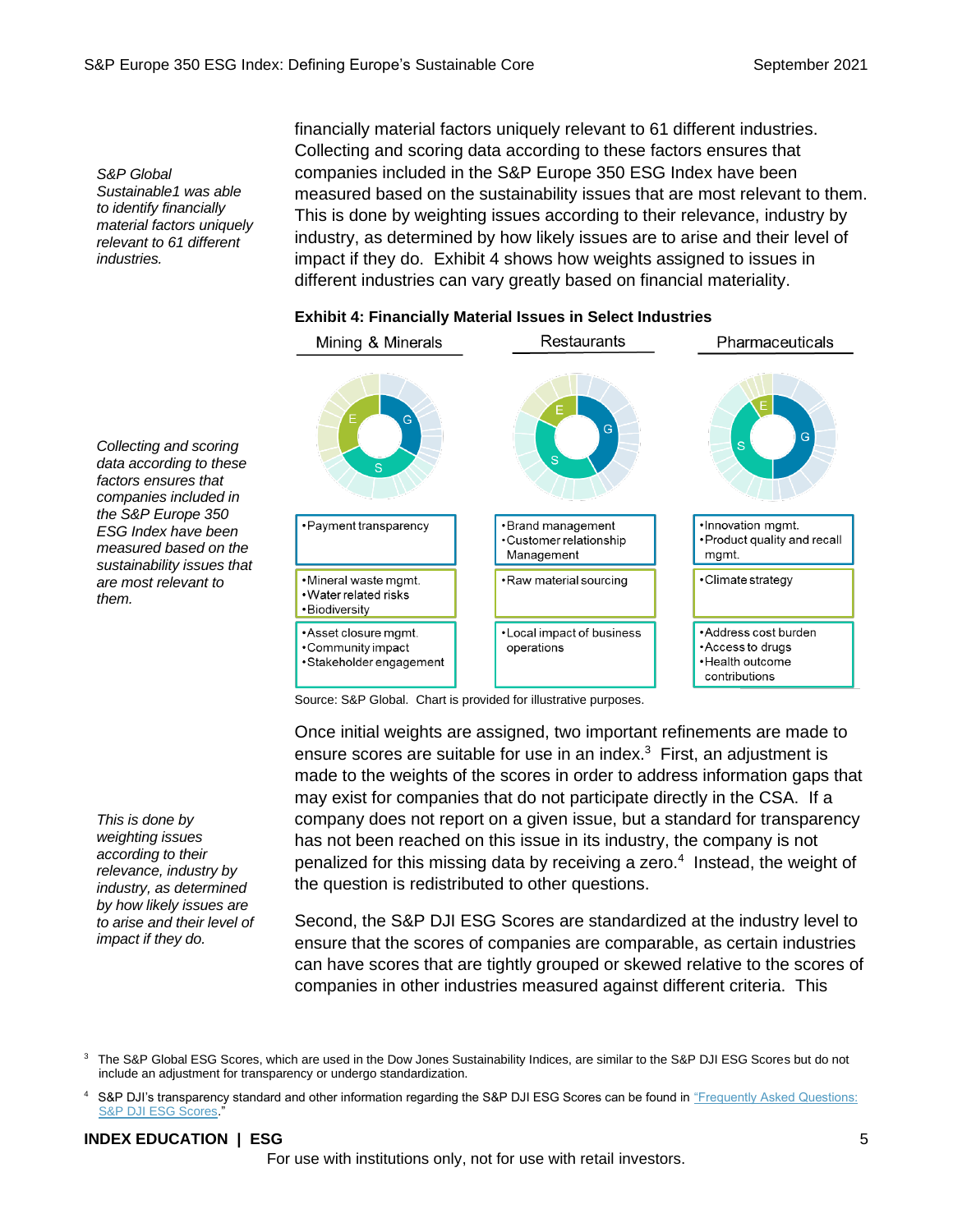standardization ensures companies' relative positions are comparable for screening, sorting, and selecting index constituents.

These adjustments, in addition to direct access to data through the CSA and the identification of financially material factors, make the S&P DJI ESG Scores the most innovative scores used in indices today.

### **CONSTRUCTING A BROAD EUROPEAN ESG BENCHMARK**

The S&P Europe 350 ESG Index leverages the S&P DJI ESG Scores and other data to define its constituents. Using the rules set forth in this section, the index is rebalanced on an annual basis, after the close of trading on the last business day of April.<sup>5</sup>

The S&P Europe 350 ESG Index was developed with two primary objectives:

- To maintain similar overall industry group weights as its benchmark, the S&P Europe 350; and
- To exclude companies that are not managing their businesses in line with ESG principles, according to their S&P DJI ESG Scores and other relevant ESG data, while including companies that are doing so.

These two objectives run somewhat counter to each other. Eliminating companies from the S&P Europe 350 ESG Index necessarily changes its performance. But with further methodological adjustments, the industry composition of the S&P Europe 350 ESG Index is brought back into general alignment with the S&P Europe 350, resulting in a benchmark-like risk-adjusted performance profile.

### **METHODOLOGY SUMMARY**

#### **Exclusions**

Companies are eliminated that:

- Have an S&P DJI ESG Score that is in the bottom 25% of scores within their GICS industry group in the [S&P Global LargeMidCap](https://spglobal.com/spdji/en/indices/equity/sp-global-largemidcap?utm_source=pdf_education) and S&P Global 1200;
- Extract or generate electricity from thermal coal accounting for greater than 5% of their revenue;
- Produce tobacco, derive more than 10% of their revenue from tobacco-related products and services, or hold more than a 25% stake in a company involved in these activities;

<sup>5</sup> Please see th[e S&P ESG Index Series Methodology](https://www.spglobal.com/spdji/en/documents/methodologies/methodology-sp-esg-index-series.pdf?utm_source=pdf_education) for more information on the S&P Europe ESG Index.

#### **INDEX EDUCATION | ESG** 6

For use with institutions only, not for use with retail investors.

*The S&P Europe 350 ESG Index leverages the S&P DJI ESG Scores and other data* 

*to define its constituents.*

*Exclusions from the index include involvement in thermal coal, tobacco, and controversial weapons.*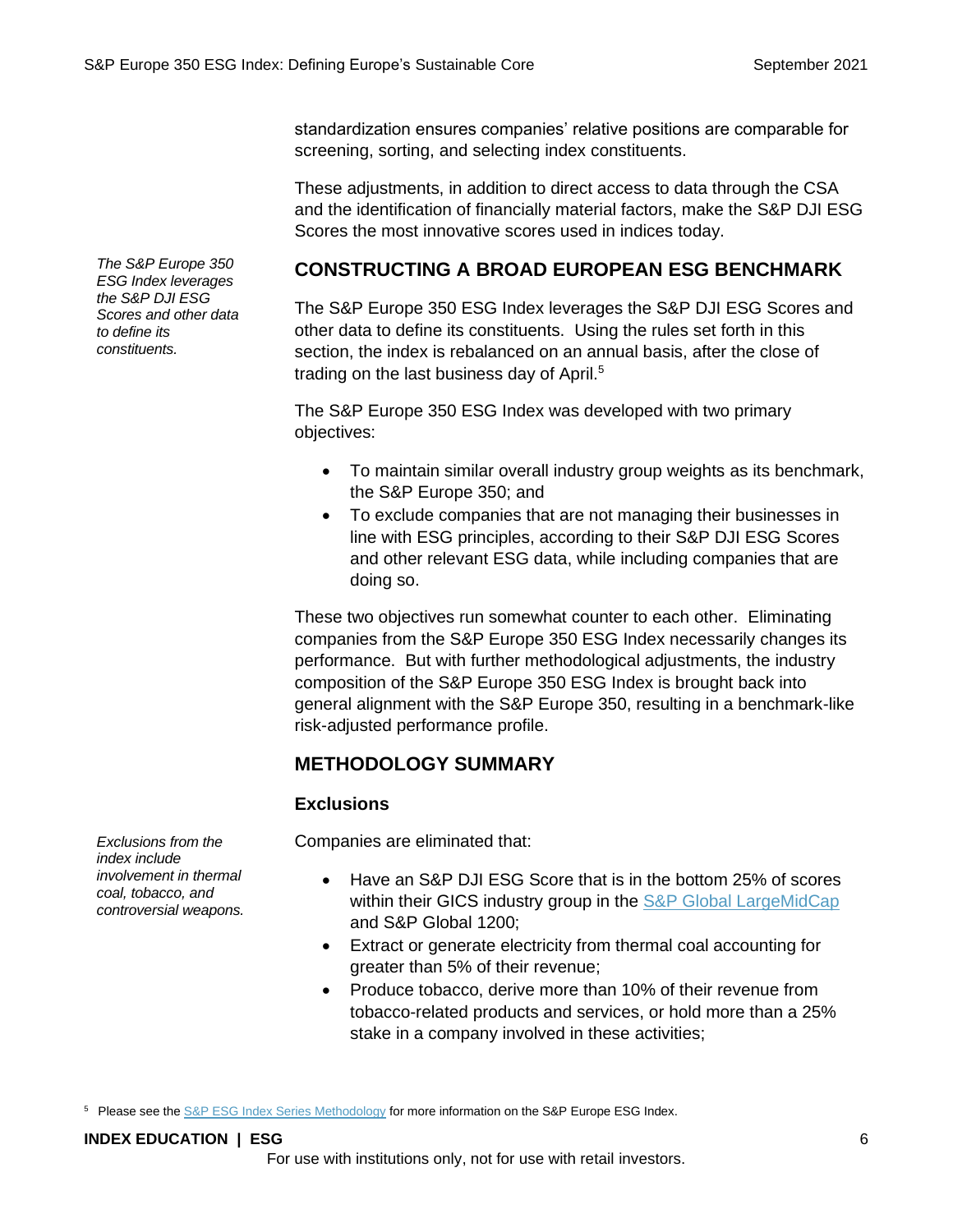- Are involved in controversial weapons, including cluster weapons, landmines, biological or chemical weapons, depleted uranium weapons, white phosphorus weapons, or nuclear weapons, or hold more than a 25% stake in a company involved in these activities; or
- Have a UN Global Compact (UNGC) score that is in the bottom 5% of scores in the eligible universe.<sup>6, 7</sup>

The thermal coal exclusion was implemented in September 2020 following a formal consultation process to determine whether investors using the S&P Europe 350 ESG Index saw this exclusion as desirable and consistent with the index's objectives. S&P DJI consistently monitors market trends and conducts regular engagements with stakeholders to ensure the S&P Europe 350 ESG Index remains relevant and useful to a broad array of investors.

#### **Controversies between Rebalances**

When a material controversy unfolds between annual rebalances of the S&P Europe 350 ESG Index, S&P Global reviews it to consider whether a company's S&P DJI ESG Score should be reassessed. The S&P DJI Index Committee overseeing the index then determines whether the ESG controversy is sufficiently material for the company be removed. Controversies monitored by S&P Global include those related to economic crime and corruption, fraud, illegal commercial practices, human rights issues, labor disputes, workplace safety, catastrophic accidents, and environmental disasters. Once a company is removed from the index because of an ESG controversy, it is excluded for at least one full calendar year.

*Once a company is removed from the index because of an ESG controversy, it is excluded for at least one full calendar year.*

<sup>6</sup> The UNGC, which was established in 2000, commits it signatories—companies and nations from around the world—to abide by principles related to human rights, labor, the environment, and anti-corruption. For more information, see [www.unglobalcompact.org.](https://www.unglobalcompact.org/)

<sup>7</sup> Calculated by Arabesque.

#### **INDEX EDUCATION | ESG** 7

For use with institutions only, not for use with retail investors.

*When a material controversy unfolds between annual rebalances, S&P Global reviews it to consider whether a company's S&P DJI ESG Score should be reassessed.*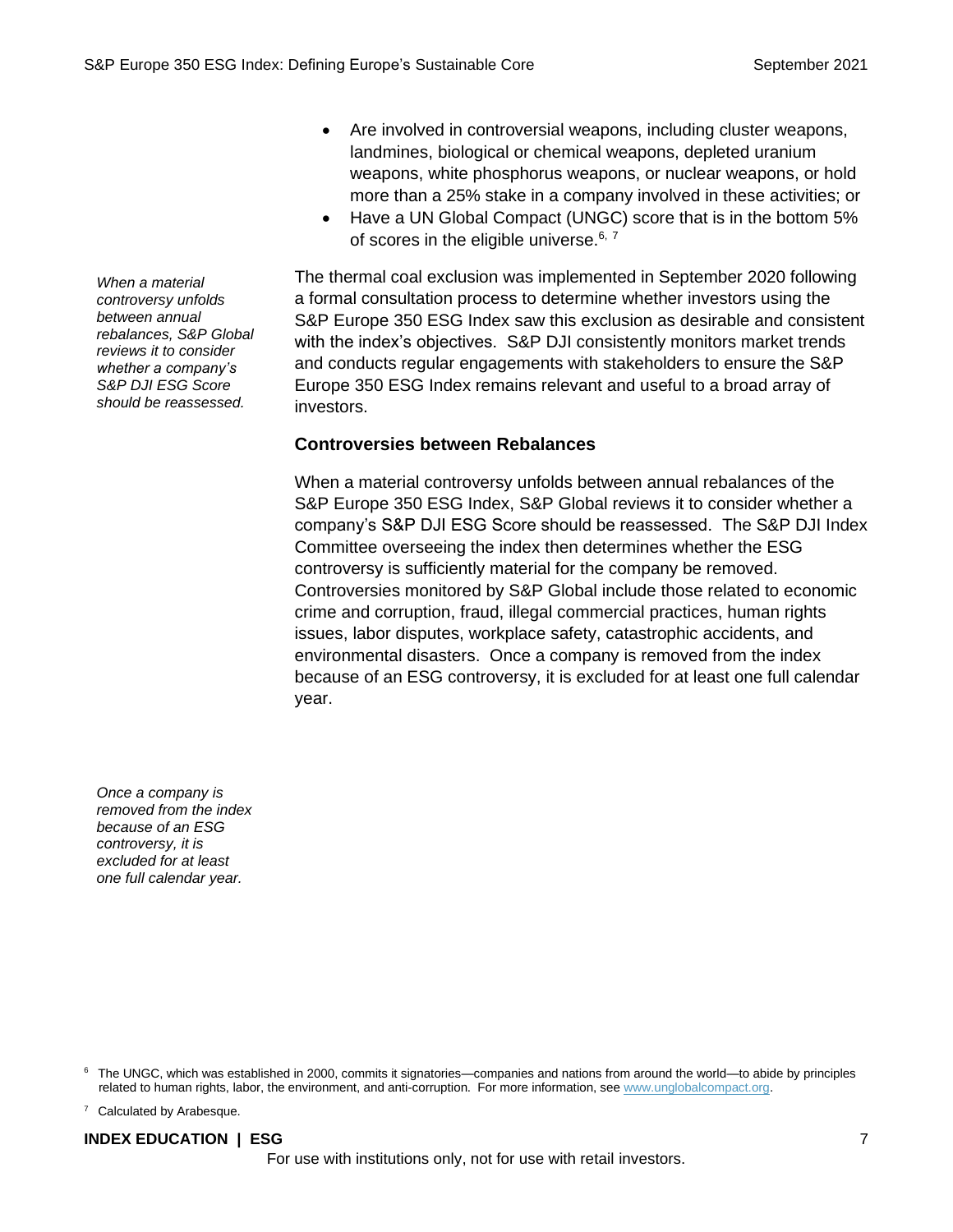#### **Exhibit 5: The S&P Europe 350 ESG Index Methodology Summary**

**Objective: To target 75% of the market capitalization within each GICS industry group Index Construction Exampleof the S&P Europe 350, using the S&P DJI ESG Score.** 100% **Step 1:** ■ Top 75% Exclude companies involved in thermal coal,  $90%$ tobacco, or controversial weapons, or with a Eligible Stock with Low ESG Score low UNGC score.  $80%$ Low ESG Score in **Step 2:** Global Peer Group Sort by ESG score Exclude companies with S&P DJI ESG Scores ■Tobacco Target in the bottom 25% of their GICS industry group 75% by globally. market<sup>•</sup> Thermal Coal 60% cap **Step 3:** Eligible **Controversial** Within the S&P Europe 350, sort the remaining 50% Weapons companies by their S&P DJI ESG Scores Low UNGC Score within each GICS industry group. 40% **Step 4:** 30% Starting from the company with the highest S&P DJI ESG Score, select companies for inclusion from the top down, targeting 75% of 20% the GICS industry group. 10% **Step 5:** Ineligible Weight companies by float-adjusted market  $0%$ 

capitalization.

Source: S&P Dow Jones Indices LLC. Chart is provided for illustrative purposes.

Overall, 119 constituents of the S&P Europe 350 were excluded from the S&P Europe 350 ESG Index, totaling 26.07% of the S&P Europe 350 market capitalization as of June 30, 2021. Exhibit 6 ranks the reasons behind these exclusions.

Industry group

| Exhibit 6: Reasons for Exclusions from the S&P Europe 350 ESG Index |                             |                              |  |  |
|---------------------------------------------------------------------|-----------------------------|------------------------------|--|--|
| <b>REASON FOR EXCLUSION</b>                                         | <b>NUMBER OF EXCLUSIONS</b> | WEIGHT IN S&P EUROPE 350 (%) |  |  |
| Not Part of the Top 75% of Industry Group Market Cap                | 88                          | 18.96                        |  |  |
| Involved in Controversial Weapons                                   | 4                           | 1.52                         |  |  |
| Involved in Thermal Coal                                            | 5                           | 1.19                         |  |  |
| Involved in Tobacco Production or Sales                             | 3                           | 1.15                         |  |  |
| S&P DJI ESG Score in Bottom 25% of Industry Group Globally          | 6                           | 1.11                         |  |  |
| Not Eligible Due to Prior Media & Stakeholder Analysis Case         | 3                           | 1.08                         |  |  |
| Company Not Covered                                                 | 6                           | 0.73                         |  |  |
| Addition to S&P Europe 350 Following Rebalance Reference<br>Date    | 4                           | 0.32                         |  |  |

Source: S&P Dow Jones Indices LLC. Data as of June 30, 2021. Table is provided for illustrative purposes. Constituents may be flagged according to multiple exclusion criteria; sums and weights may exceed totals.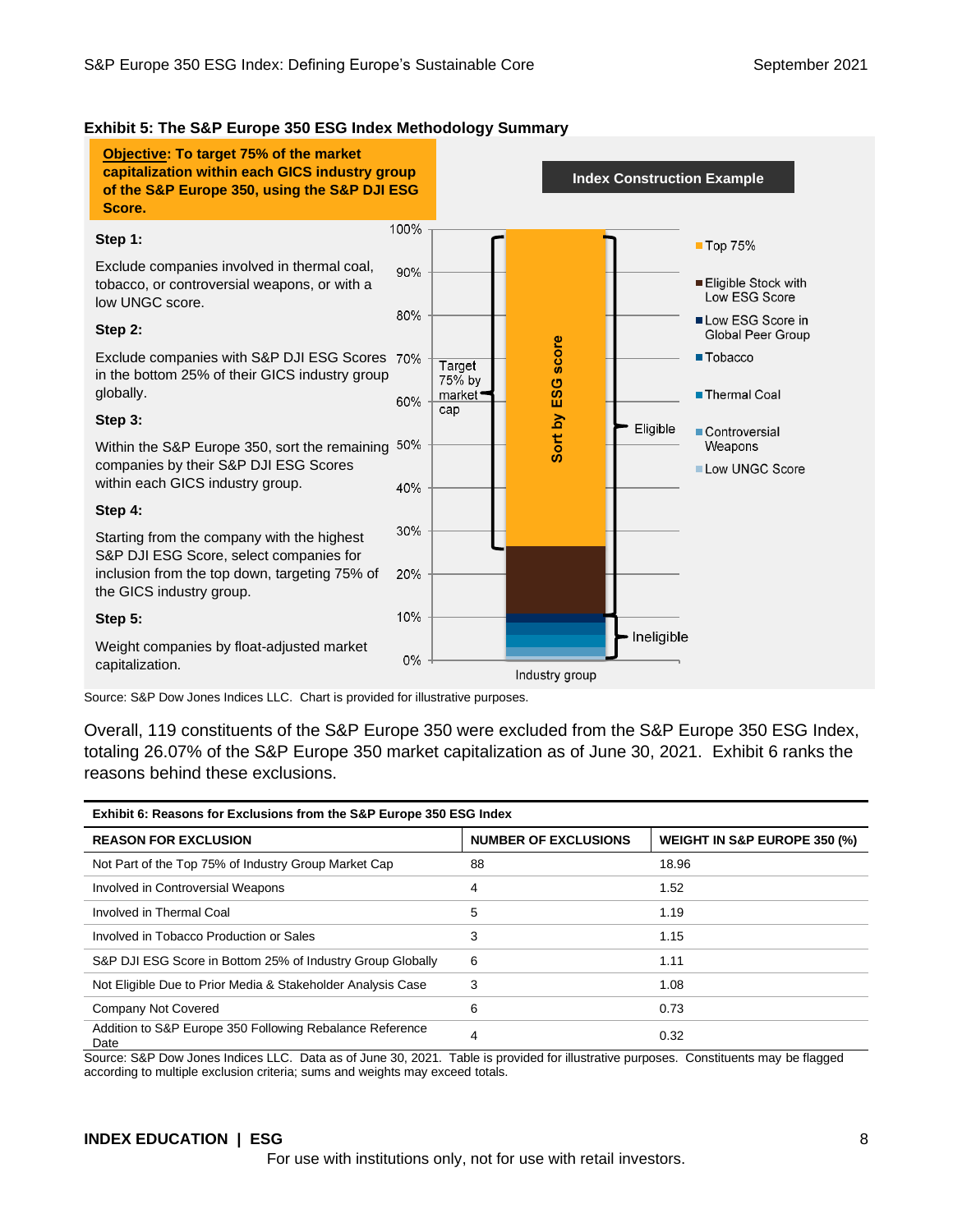*By design, the S&P Europe 350 ESG Index maintains similar levels of risk and return to the S&P Europe 350.*

*The realized ESG potential of the index depicts how much of an S&P DJI ESG Score improvement was achieved by the index…*

*…relative to the maximum possible improvement that could have been attained by investing solely in the single highest-ranked company in terms of S&P DJI ESG Score.*

# **RESULTS AND PERFORMANCE**

#### **Absolute S&P DJI ESG Score Improvement**

By design, the S&P Europe 350 ESG Index maintains similar levels of risk and return to the benchmark S&P Europe 350, alongside numerous sustainability enhancements. At the index level, it achieved a 6.87% increase in its aggregate S&P DJI ESG Score as of the latest rebalance.

#### **Realized ESG Potential**

Another useful metric is the "realized ESG potential" of the index. This depicts how much of an S&P DJI ESG Score improvement was achieved by the ESG index, relative to the maximum possible improvement that could have been attained by investing solely in the single highest-ranked company in terms of S&P DJI ESG Score. While diversification requirements would make this approach undesirable in practice, it is nevertheless an interesting metric to contextualize the absolute S&P DJI ESG Score improvement relative to the starting characteristics of the benchmark universe. For example, in markets where companies are generally sustainable to begin with, it is harder to obtain a substantial increase in absolute S&P DJI ESG Score without incurring a loss of diversification and higher levels of tracking error. According to this measure, the S&P Europe 350 ESG Index realized more than 38.8% of the ESG potential of the benchmark, representing a meaningful boost for an ESG index that still has historically provided benchmark-like returns.<sup>8</sup>

However, while these metrics provide a good snapshot of the overall benefits, the industry-specific nature of S&P DJI ESG Scores—driven by a materiality-weighted scoring framework—means such index-level measures may miss the true benefits captured within each sector. Therefore, Exhibit 7 highlights the realized ESG potential across sectors and demonstrates how several sectors achieved a much bigger boost in their sustainability profiles than the S&P Europe 350 ESG Index achieved overall. Further research is required to understand what might be driving this dispersion in sector-level improvements.

#### **INDEX EDUCATION | ESG** 9

For use with institutions only, not for use with retail investors.

<sup>8</sup> This realized ESG potential is calculated as the percentage difference between the aggregate S&P DJI ESG Scores of the S&P Europe 350 ESG Index and the S&P Europe 350, relative to the strategy's maximum potential ESG improvement based on investing only in the single highest-ranked ESG scoring company in the benchmark. The S&P Europe 350 ESG Index represents 38.8% ((6.87)/(99.41-81.69)) of the possible ESG improvement that the index could achieve (99.41 is the highest score in the S&P Europe 350).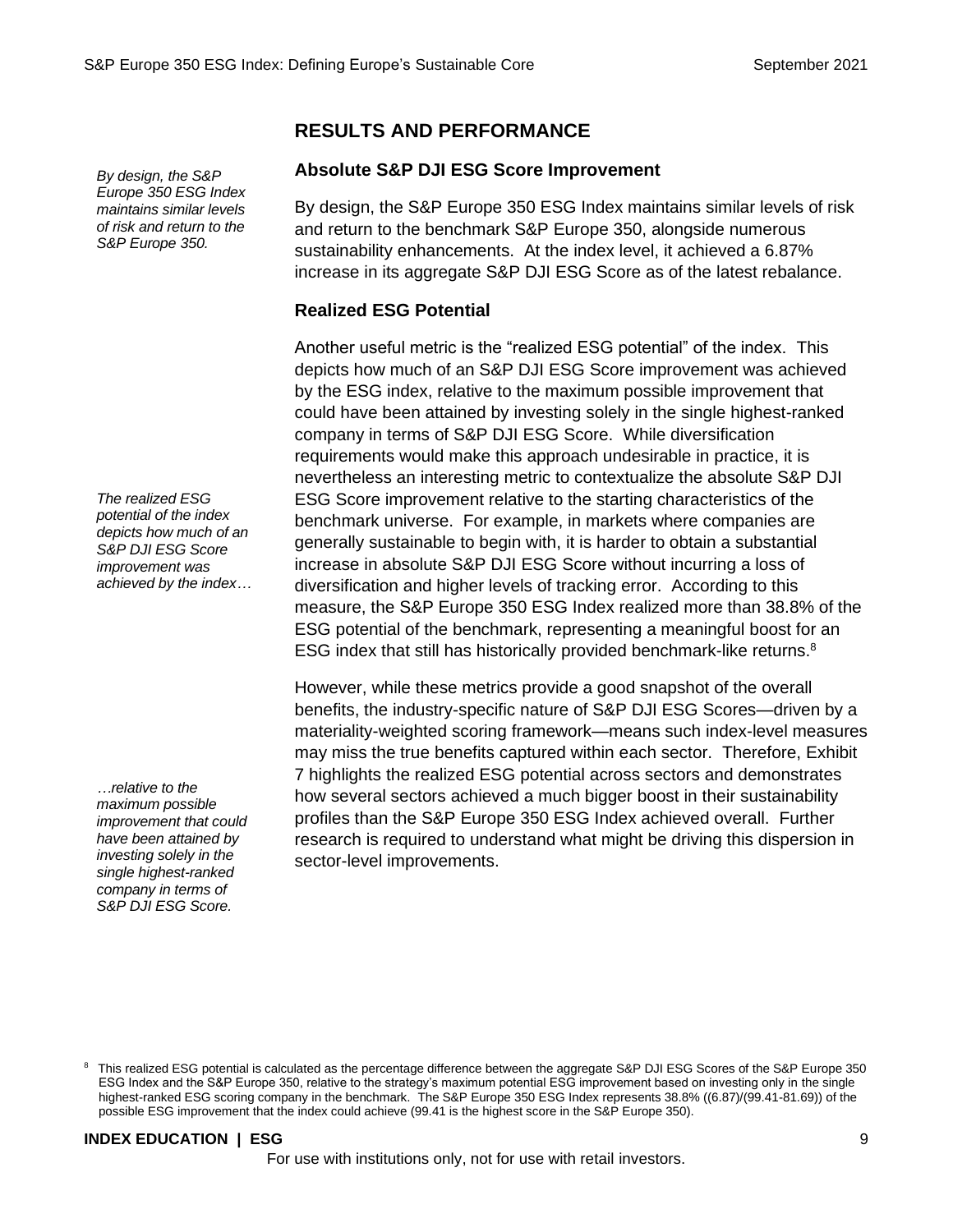

#### **Exhibit 7: Realized ESG Potential of the S&P Europe 350 ESG Index versus the S&P Europe 350**

Source: S&P Dow Jones Indices LLC. Data as of June 30, 2021. Chart is provided for illustrative purposes.

#### **Real-World Benefits**

Perhaps more interesting still are the real-world benefits represented by the enhanced sustainability profile. Indeed, the S&P DJI ESG Scores account for myriad underlying sustainability metrics, driven by up to 1,000 real-world data points per company assessed. The sustainability benefits of the S&P Europe 350 ESG Index are thus simply too numerous to convey in a single white paper. Nevertheless, a small sampling of these enhancements is highlighted in Exhibit 8. This small subset of the numerous, measurable, and positive ESG impacts of the S&P Europe 350 ESG Index relative to the S&P Europe 350 underpin the true value of this index. These benefits, coupled with historically benchmark-like returns, thereby enable market participants to comfortably align their investments with their values, without necessarily compromising their overall investment objectives.

*The numerous, measurable, and positive ESG impacts of the S&P Europe 350 ESG Index relative to the S&P Europe 350 underpin the true value of this index.*

*The S&P DJI ESG Scores account for myriad underlying sustainability metrics.*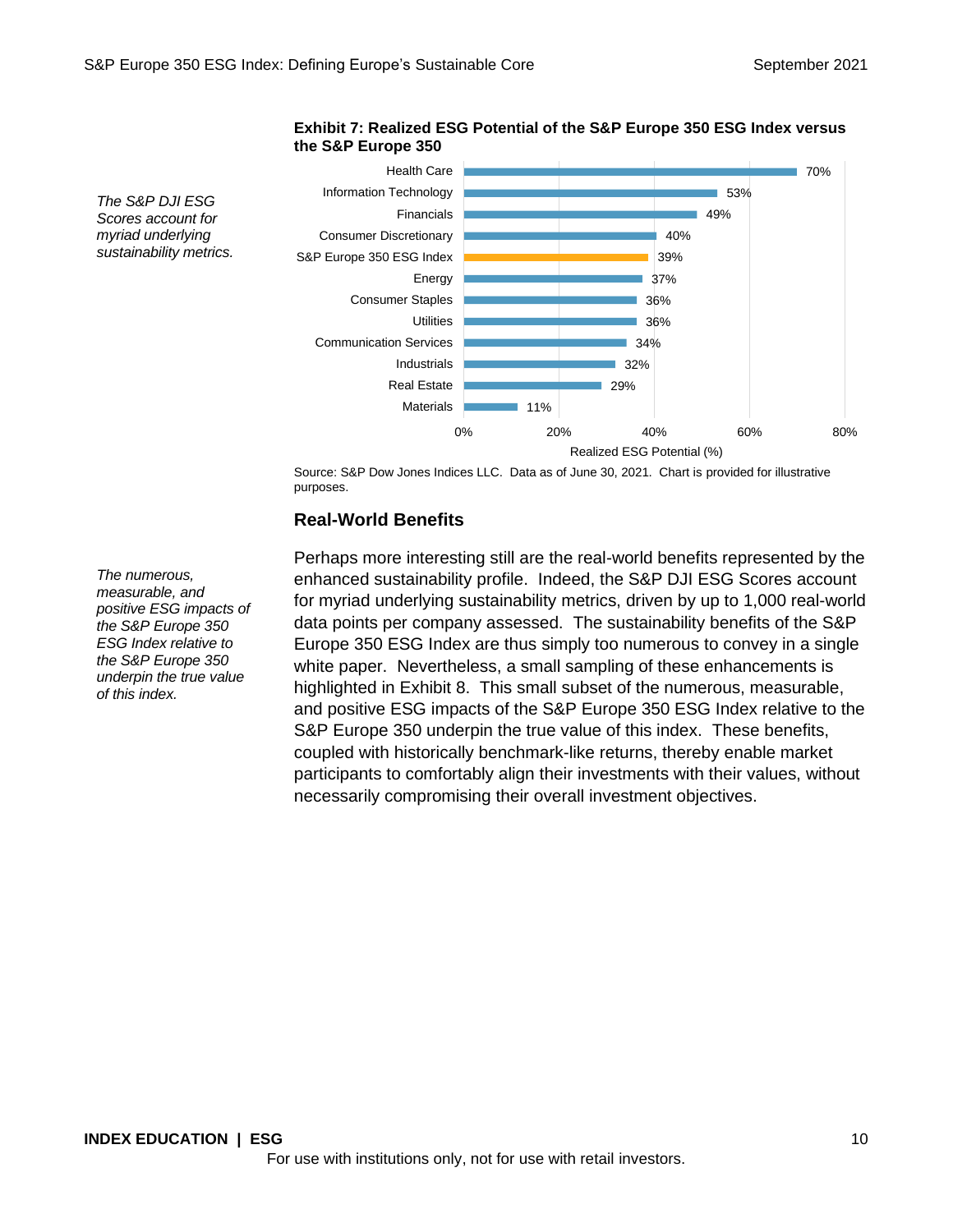#### **Exhibit 8: Benefits of the S&P Europe 350 ESG Index versus the S&P Europe 350**

#### QØ **Environmental**

9% Higher exposure to companies which have established processes for identifying, assessing, and managing climate-related issues integrated into their over-all risk management, i.e. climate change is integrated into the company's centralized enterprise risk management program covering all types/sources of risks and opportunities

6% Higher exposure to companies that have estimated annual CO2e savings and anticipated annual cost savings from emissions reduction activities in the latest reporting year

8% Higher exposure to companies which have established science-based corporatelevel climate-related targets combining Scope 1 & 2 GHG emissions, referring either to absolute or relative (intensity) targets

**Social** 

8% Higher exposure to companies that monitor and disclose female representation across their organization, as well as a breakdown of workforce based on other minority group(s), e.g. age, nationality, disability, etc.

12% Higher exposure to companies which have developed employee development programs that have been implemented to upgrade and improve employee skills. This includes the description of business benefits for each program and quantitative measures of the positive impact that these programs have had on their business.

6% Higher exposure to companies that proactively conducted an assessment of potential human rights across their own operations, contractors and Tier 1 Suppliers, specifically covering local communities and migrant labour

Governance

6% Higher exposure to companies which have a publicly available independence statement for the board of directors in place

5% Higher exposure to companies which did not incur any fines or settlements related to anti-competitive business practices in the past four fiscal years

10% Higher exposure to companies which have identified ESG objectives for their supply chain management strategy, including supplier selection and retention process

Source: S&P Dow Jones Indices LLC. These are just a few examples of the numerous ways in which the S&P Europe 350 ESG Index offers enhanced ESG representation. Increased index exposure to each ESG theme in the metrics above is calculated using the question-level data in the CSA (2020 methodology year). These metrics are calculated using index data as of April 30, 2021, as the percentage difference between the performance of the S&P Europe 350 ESG Index and the S&P Europe 350 constituents across these metrics, on a weighted average basis.

#### **Risk-Adjusted Performance Profiles**

The objective of the S&P Europe 350 ESG Index is to enhance allocation to companies with improved sustainability characteristics while maintaining broad and diversified exposure, in an effort to provide benchmark-like returns. As the risk/return metrics over a one-, three-, five-, and ten-year time horizon demonstrate (see Exhibit 9), the index has indeed delivered on its objective—with realized tracking errors between 1.01%-1.09%, and almost identical volatility.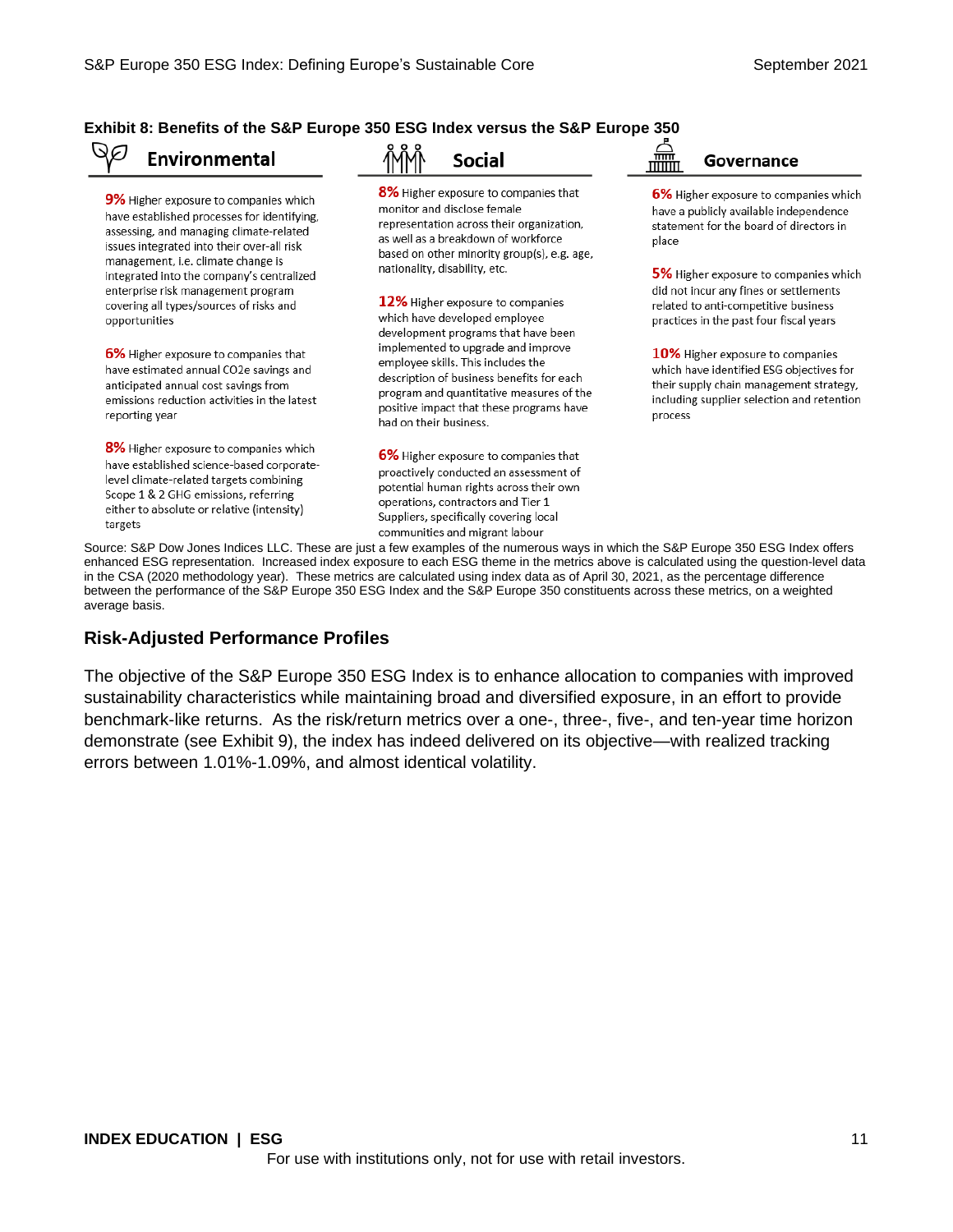| Exhibit 9. Ferformance Gharacteristics of the S&F Europe 350 versus the S&F Europe 350<br><b>ESG Index</b> |                           |                                               |  |  |
|------------------------------------------------------------------------------------------------------------|---------------------------|-----------------------------------------------|--|--|
| <b>CATEGORY</b>                                                                                            | <b>S&amp;P EUROPE 350</b> | <b>S&amp;P EUROPE 350 ESG</b><br><b>INDEX</b> |  |  |
| Number of Constituents                                                                                     | 363                       | 244                                           |  |  |
| Float-Adjusted Market Cap (USD Billions)                                                                   | 10,650                    | 7,874                                         |  |  |
| <b>ANNUALIZED TOTAL RETURNS (%)</b>                                                                        |                           |                                               |  |  |
| 10-Year                                                                                                    | 8.49                      | 8.36                                          |  |  |
| 5-Year                                                                                                     | 9.63                      | 10.07                                         |  |  |
| 3-Year                                                                                                     | 8.90                      | 9.33                                          |  |  |
| 1-Year                                                                                                     | 28.75                     | 27.20                                         |  |  |
| <b>ANNUALIZED RISK (%)</b>                                                                                 |                           |                                               |  |  |
| 10-Year                                                                                                    | 13.70                     | 13.73                                         |  |  |
| 5-Year                                                                                                     | 14.10                     | 14.07                                         |  |  |
| 3-Year                                                                                                     | 16.98                     | 16.84                                         |  |  |
| 1-Year                                                                                                     | 16.66                     | 16.97                                         |  |  |
| <b>ANNUALIZED RISK-ADJUSTED RETURNS (%)</b>                                                                |                           |                                               |  |  |
| 10-Year                                                                                                    | 0.62                      | 0.61                                          |  |  |
| 5-Year                                                                                                     | 0.68                      | 0.72                                          |  |  |
| 3-Year                                                                                                     | 0.52                      | 0.55                                          |  |  |
| 1-Year                                                                                                     | 1.73                      | 1.60                                          |  |  |
| <b>REALIZED TRACKING ERROR (%)</b>                                                                         |                           |                                               |  |  |
| 10-Year                                                                                                    | $\blacksquare$            | 1.04                                          |  |  |
| 5-Year                                                                                                     |                           | 1.01                                          |  |  |
| 3-Year                                                                                                     | $\blacksquare$            | 1.03                                          |  |  |
| 1-Year                                                                                                     |                           | 1.09                                          |  |  |

**Exhibit 9: Performance Characteristics of the S&P Europe 350 versus the S&P Europe 350** 

Source: S&P Dow Jones Indices LLC. Data as of June 30, 2021. Past performance is no guarantee of future results. Index performance based on total return in EUR. Table is provided for illustrative purposes and reflects hypothetical historical performance. Please see the Performance Disclosure at the end of this document for more information regarding the inherent limitations associated with backtested performance.

Exhibits 10 and 11 further illustrate the return profile of the S&P Europe 350 ESG Index relative to the S&P Europe 350 over the 10-year and 1-year timeframes. The latter time period shows some of the live performance record, given that the S&P Europe 350 ESG Index launched in 2019. Despite excluding more than 26% of the constituents according to rulesbased eligibility and selection criteria, the S&P Europe 350 ESG Index achieved a similar return profile to the S&P Europe 350, along with a myriad of sustainability enhancements.

*The benefits of the index enable market participants to comfortably align their investments with their values, without necessarily compromising their overall investment objectives.*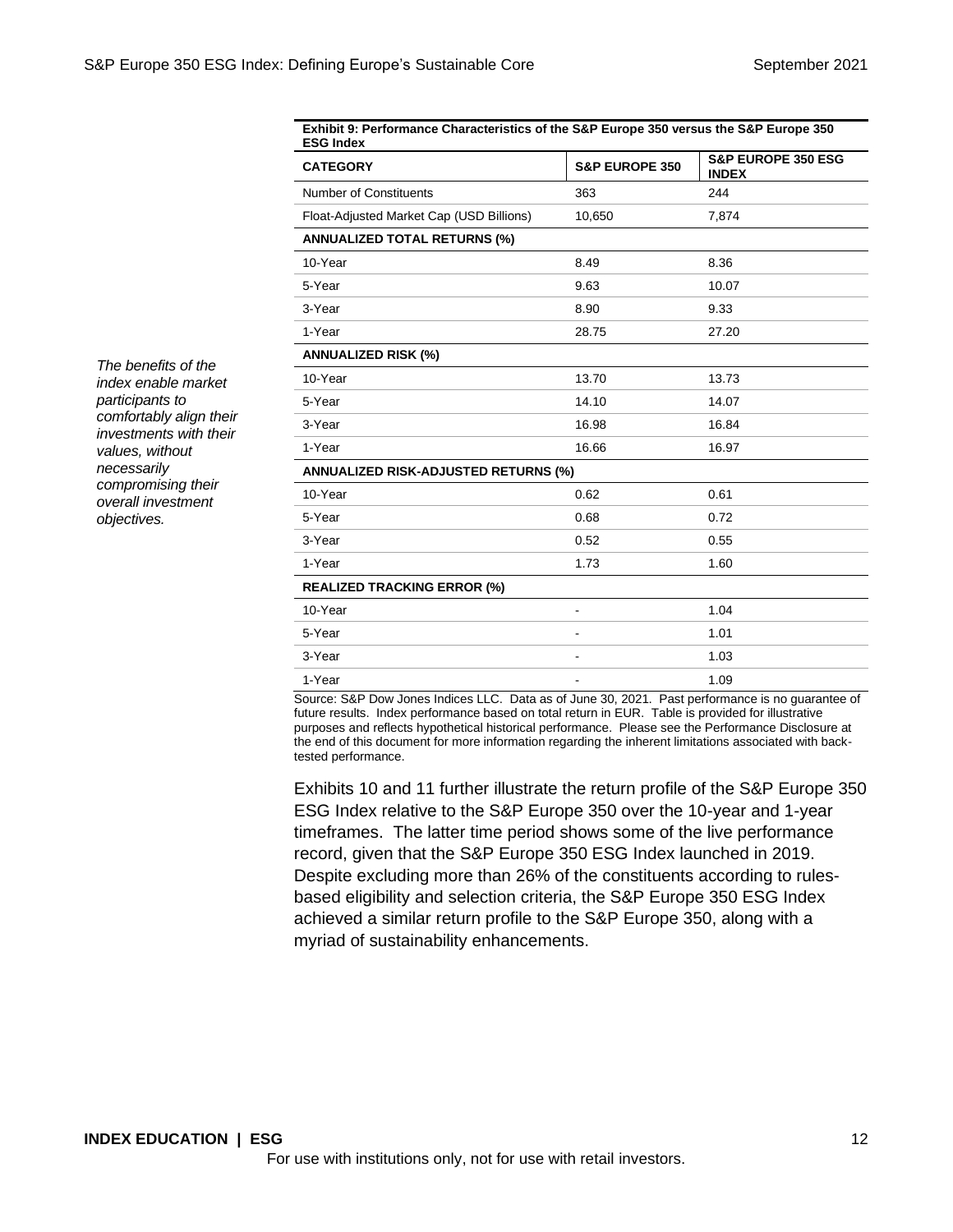

**Exhibit 10: 10-Year Historical Performance of the S&P Europe 350 versus the S&P Europe 350 ESG Index**

*The S&P Europe 350 ESG Index fulfills the most important requirements of market participants seeking a broad, European benchmark incorporating sustainability values.*

future results. Index performance based on total return in EUR. Chart is provided for illustrative purposes and reflects hypothetical historical performance. Please see the Performance Disclosure at the end of this document for more information regarding the inherent limitations associated with backtested performance.

Source: S&P Dow Jones Indices LLC. Data as of June 30, 2011. Past performance is no guarantee of

**Exhibit 11: One-Year Historical Performance of the S&P Europe 350 versus the S&P Europe 350 ESG Index**



Source: S&P Dow Jones Indices LLC. Data as of June 30, 2011. Past performance is no guarantee of future results. Index performance based on total return in EUR. Chart is provided for illustrative purposes.

# **CONCLUSION**

The S&P Europe 350 ESG Index has historicalled fulfilled the most important requirements of market participants seeking a broad, European benchmark incorporating sustainability principles. By employing leading ESG scores and the most common ESG exclusions, and having historically provided benchmark-like performance characteristics, the S&P Europe 350 ESG Index is an index that could serve as a common starting point for the growing market focused on sustainability.

#### **INDEX EDUCATION | ESG** 13

For use with institutions only, not for use with retail investors.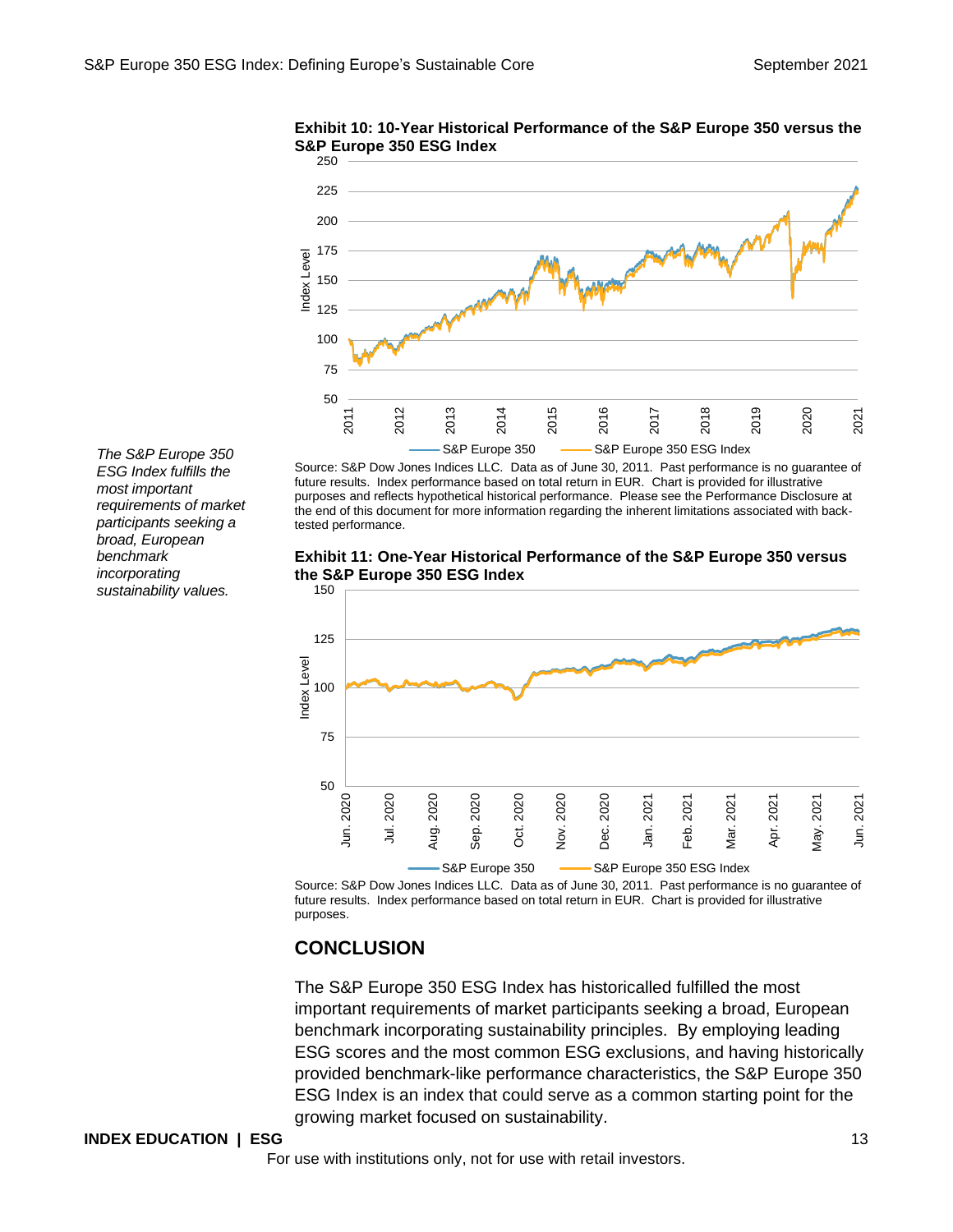# **APPENDIX**

| Exhibit 12: Market Coverage of the S&P Europe 350 |                                          |                           |                   |                              |                                     |  |
|---------------------------------------------------|------------------------------------------|---------------------------|-------------------|------------------------------|-------------------------------------|--|
|                                                   | FLOAT ADJUSTED MARKET CAP (EUR BILLIONS) |                           | % OF S&P          | <b>NO. OF STOCKS</b>         |                                     |  |
| <b>COUNTRY</b>                                    | <b>S&amp;P EUROPE 350</b>                | <b>S&amp;P EUROPE BMI</b> | <b>EUROPE BMI</b> | <b>S&amp;P EUROPE</b><br>350 | <b>S&amp;P EUROPE</b><br><b>BMI</b> |  |
| U.K.                                              | 2,060.9                                  | 2,527.4                   | 81.5              | 85                           | 354                                 |  |
| France                                            | 1,547.4                                  | 1,714.1                   | 90.3              | 52                           | 169                                 |  |
| Switzerland                                       | 1,395.6                                  | 1,557.1                   | 89.6              | 37                           | 132                                 |  |
| Germany                                           | 1,297.3                                  | 1,522.9                   | 85.2              | 49                           | 213                                 |  |
| <b>Netherlands</b>                                | 634.2                                    | 707.5                     | 89.6              | 20                           | 64                                  |  |
| Sweden                                            | 464.6                                    | 736.8                     | 63.1              | 32                           | 218                                 |  |
| Spain                                             | 347.3                                    | 408.2                     | 85.1              | 17                           | 76                                  |  |
| Italy                                             | 340.5                                    | 461.7                     | 73.8              | 19                           | 113                                 |  |
| <b>Denmark</b>                                    | 344.7                                    | 413.7                     | 83.3              | 15                           | 56                                  |  |
| Finland                                           | 184.2                                    | 242.6                     | 76.0              | 11                           | 49                                  |  |
| Belgium                                           | 122.2                                    | 183.4                     | 66.6              | $\overline{7}$               | 50                                  |  |
| Ireland                                           | 114.9                                    | 147.8                     | 77.7              | $\overline{7}$               | 26                                  |  |
| Norway                                            | 76.2                                     | 160.5                     | 47.4              | $\overline{7}$               | 87                                  |  |
| Luxembourg                                        | 18.0                                     | 39.9                      | 45.0              | 1                            | 12                                  |  |
| Portugal                                          | 16.6                                     | 31.3                      | 52.9              | 2                            | 15                                  |  |
| Austria                                           | 16.1                                     | 62.7                      | 25.6              | 2                            | 33                                  |  |
| Total                                             | 8,980.7                                  | 10,917.7                  | 82.3              | 363                          | 1,667                               |  |

Source: S&P Dow Jones Indices LLC, FactSet. Data as of June 30, 2021. Table is provided for illustrative purposes.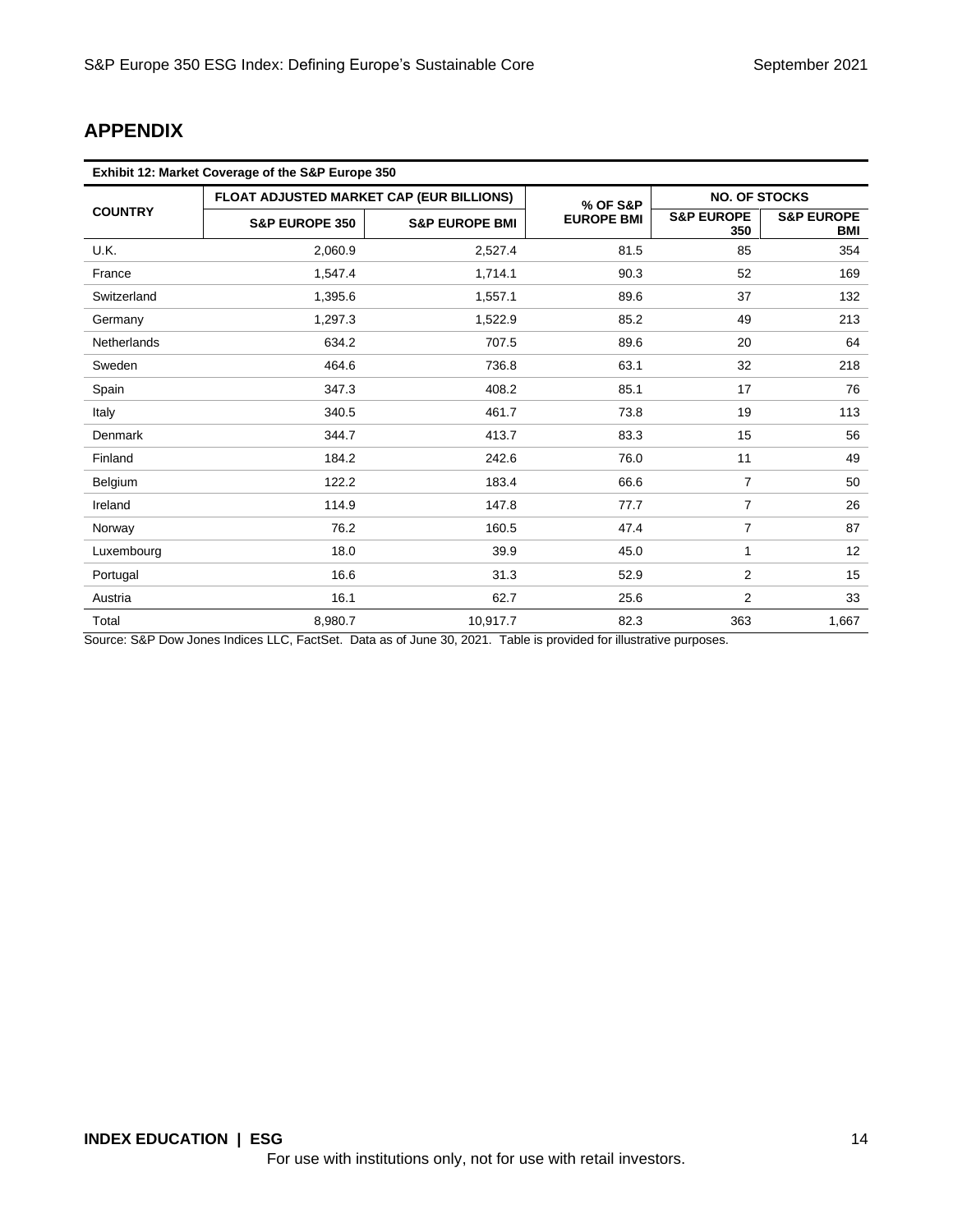| Exhibit 13: S&P Europe 350 Country and Sector Composition Compared to Broad European Equity Market |                |                           |        |  |  |  |
|----------------------------------------------------------------------------------------------------|----------------|---------------------------|--------|--|--|--|
| <b>COUNTRY</b>                                                                                     | WEIGHT (%)     | <b>VARIANCE (%)</b>       |        |  |  |  |
|                                                                                                    | S&P EUROPE 350 | <b>S&amp;P EUROPE BMI</b> |        |  |  |  |
| U.K.                                                                                               | 22.9           | 23.1                      | $-0.2$ |  |  |  |
| France                                                                                             | 17.2           | 15.7                      | 1.5    |  |  |  |
| Switzerland                                                                                        | 15.5           | 14.3                      | 1.3    |  |  |  |
| Germany                                                                                            | 14.4           | 13.9                      | 0.5    |  |  |  |
| Netherlands                                                                                        | 7.1            | 6.5                       | 0.6    |  |  |  |
| Sweden                                                                                             | 5.2            | 6.7                       | $-1.6$ |  |  |  |
| Spain                                                                                              | 3.9            | 3.7                       | 0.1    |  |  |  |
| Italy                                                                                              | 3.8            | 4.2                       | $-0.4$ |  |  |  |
| Denmark                                                                                            | 3.8            | 3.8                       | 0.0    |  |  |  |
| Finland                                                                                            | 2.1            | 2.2                       | $-0.2$ |  |  |  |
| Belgium                                                                                            | 1.4            | 1.7                       | $-0.3$ |  |  |  |
| Ireland                                                                                            | 1.3            | 1.4                       | $-0.1$ |  |  |  |
| Norway                                                                                             | 0.8            | 1.5                       | $-0.6$ |  |  |  |
| Luxembourg                                                                                         | 0.2            | 0.4                       | $-0.2$ |  |  |  |
| Portugal                                                                                           | 0.2            | 0.3                       | $-0.1$ |  |  |  |
| Austria                                                                                            | 0.2            | 0.6                       | $-0.4$ |  |  |  |
| Sector                                                                                             |                |                           |        |  |  |  |
| Energy                                                                                             | 4.4            | 4.0                       | 0.4    |  |  |  |
| <b>Materials</b>                                                                                   | 8.2            | 7.9                       | 0.3    |  |  |  |
| Industrials                                                                                        | 15.1           | 16.2                      | $-1.2$ |  |  |  |
| <b>Consumer Discretionary</b>                                                                      | 12.2           | 12.1                      | 0.0    |  |  |  |
| <b>Consumer Staples</b>                                                                            | 12.7           | 11.5                      | 1.2    |  |  |  |
| <b>Health Care</b>                                                                                 | 14.1           | 13.6                      | 0.6    |  |  |  |
| Financials                                                                                         | 15.7           | 15.2                      | 0.5    |  |  |  |
| Information Technology                                                                             | 8.5            | 8.5                       | 0.0    |  |  |  |
| <b>Communication Services</b>                                                                      | 3.7            | 4.4                       | $-0.7$ |  |  |  |
| <b>Utilities</b>                                                                                   | 4.2            | 4.0                       | 0.2    |  |  |  |
| <b>Real Estate</b>                                                                                 | 1.3            | 2.6                       | $-1.3$ |  |  |  |

Source: S&P Dow Jones Indices LLC, FactSet. Data as of June 30, 2021. Table is provided for illustrative purposes.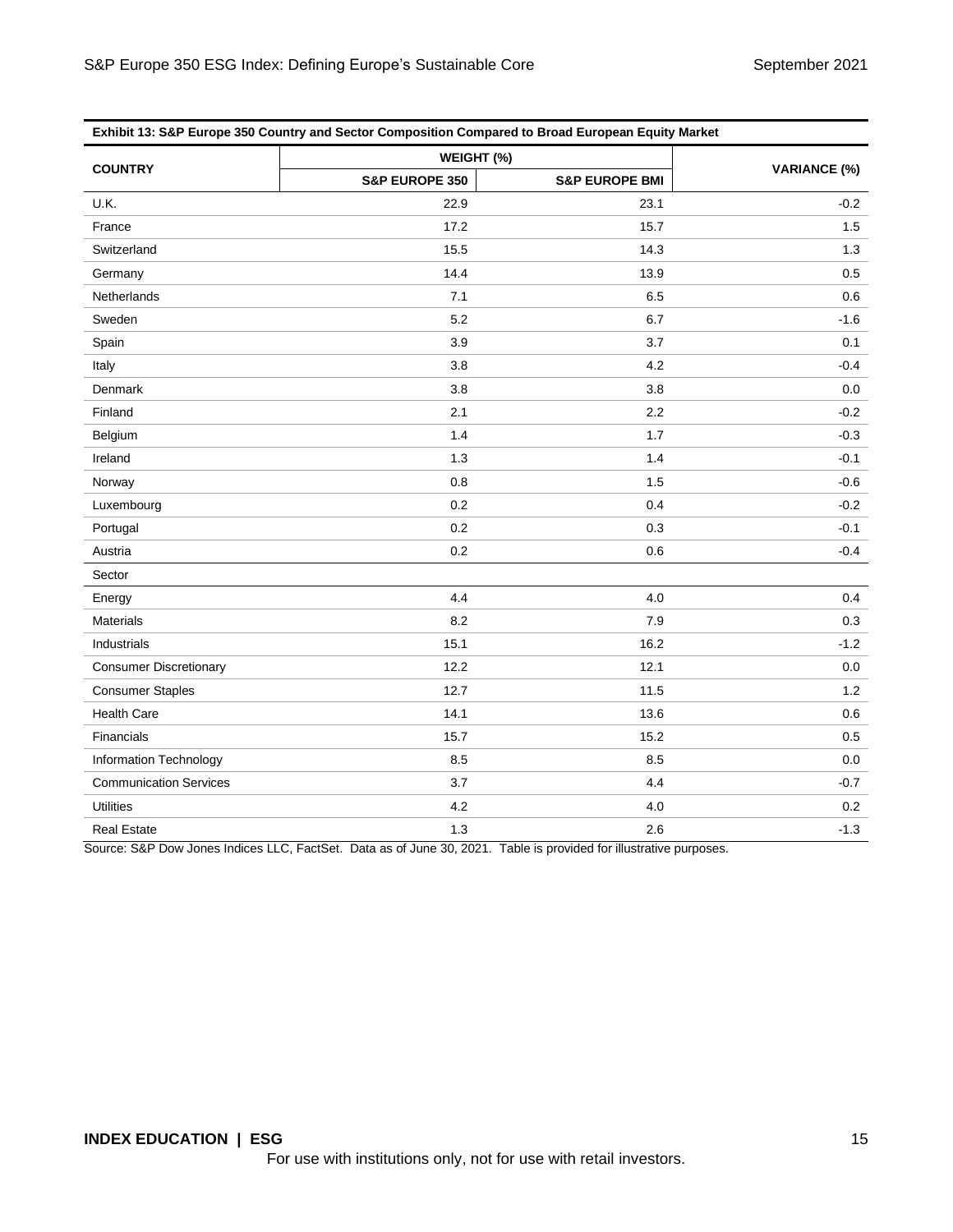# PERFORMANCE DISCLOSURE/BACK-TESTED DATA

The S&P Europe 350 ESG Index was launched May 6, 2019. All information presented prior to an index's Launch Date is hypothetical (backtested), not actual performance. The back-test calculations are based on the same methodology that was in effect on the index Launch Date. However, when creating back-tested history for periods of market anomalies or other periods that do not reflect the general current market environment, index methodology rules may be relaxed to capture a large enough universe of securities to simulate the target market the index is designed to measure or strategy the index is designed to capture. For example, market capitalization and liquidity thresholds may be reduced. Complete index methodology details are available at [www.spglobal.com/spdji.](http://www.spglobal.com/spdji/en/?utm_source=pdf_education) Past performance of the Index is not an indication of future results. Back-tested performance reflects application of an index methodology and selection of index constituents with the benefit of hindsight and knowledge of factors that may have positively affected its performance, cannot account for all financial risk that may affect results and may be considered to reflect survivor/look ahead bias. Actual returns may differ significantly from, and be lower than, back-tested returns. Past performance is not an indication or guarantee of future results. Please refer to the methodology for the Index for more details about the index, including the manner in which it is rebalanced, the timing of such rebalancing, criteria for additions and deletions, as well as all index calculations. Back-tested performance is for use with institutions only; not for use with retail investors.

S&P Dow Jones Indices defines various dates to assist our clients in providing transparency. The First Value Date is the first day for which there is a calculated value (either live or back-tested) for a given index. The Base Date is the date at which the index is set to a fixed value for calculation purposes. The Launch Date designates the date when the values of an index are first considered live: index values provided for any date or time period prior to the index's Launch Date are considered back-tested. S&P Dow Jones Indices defines the Launch Date as the date by which the values of an index are known to have been released to the public, for example via the company's public website or its data feed to external parties. For Dow Jones-branded indices introduced prior to May 31, 2013, the Launch Date (which prior to May 31, 2013, was termed "Date of introduction") is set at a date upon which no further changes were permitted to be made to the index methodology, but that may have been prior to the Index's public release date.

Typically, when S&P DJI creates back-tested index data, S&P DJI uses actual historical constituent-level data (e.g., historical price, market capitalization, and corporate action data) in its calculations. As ESG investing is still in early stages of development, certain datapoints used to calculate S&P DJI's ESG indices may not be available for the entire desired period of back-tested history. The same data availability issue could be true for other indices as well. In cases when actual data is not available for all relevant historical periods, S&P DJI may employ a process of using "Backward Data Assumption" (or pulling back) of ESG data for the calculation of back-tested historical performance. "Backward Data Assumption" is a process that applies the earliest actual live data point available for an index constituent company to all prior historical instances in the index performance. For example, Backward Data Assumption inherently assumes that companies currently not involved in a specific business activity (also known as "product involvement") were never involved historically and similarly also assumes that companies currently involved in a specific business activity were involved historically too. The Backward Data Assumption allows the hypothetical back-test to be extended over more historical years than would be feasible using only actual data. For more information on "Backward Data Assumption" please refer to the  $FAQ$ . The methodology and factsheets of any index that employs backward assumption in the back-tested history will explicitly state so. The methodology will include an Appendix with a table setting forth the specific data points and relevant time period for which backward projected data was used.

Index returns shown do not represent the results of actual trading of investable assets/securities. S&P Dow Jones Indices maintains the index and calculates the index levels and performance shown or discussed but does not manage actual assets. Index returns do not reflect payment of any sales charges or fees an investor may pay to purchase the securities underlying the Index or investment funds that are intended to track the performance of the Index. The imposition of these fees and charges would cause actual and back-tested performance of the securities/fund to be lower than the Index performance shown. As a simple example, if an index returned 10% on a US \$100,000 investment for a 12-month period (or US \$10,000) and an actual asset-based fee of 1.5% was imposed at the end of the period on the investment plus accrued interest (or US \$1,650), the net return would be 8.35% (or US \$8,350) for the year. Over a three-year period, an annual 1.5% fee taken at year end with an assumed 10% return per year would result in a cumulative gross return of 33.10%, a total fee of US \$5,375, and a cumulative net return of 27.2% (or US \$27,200).